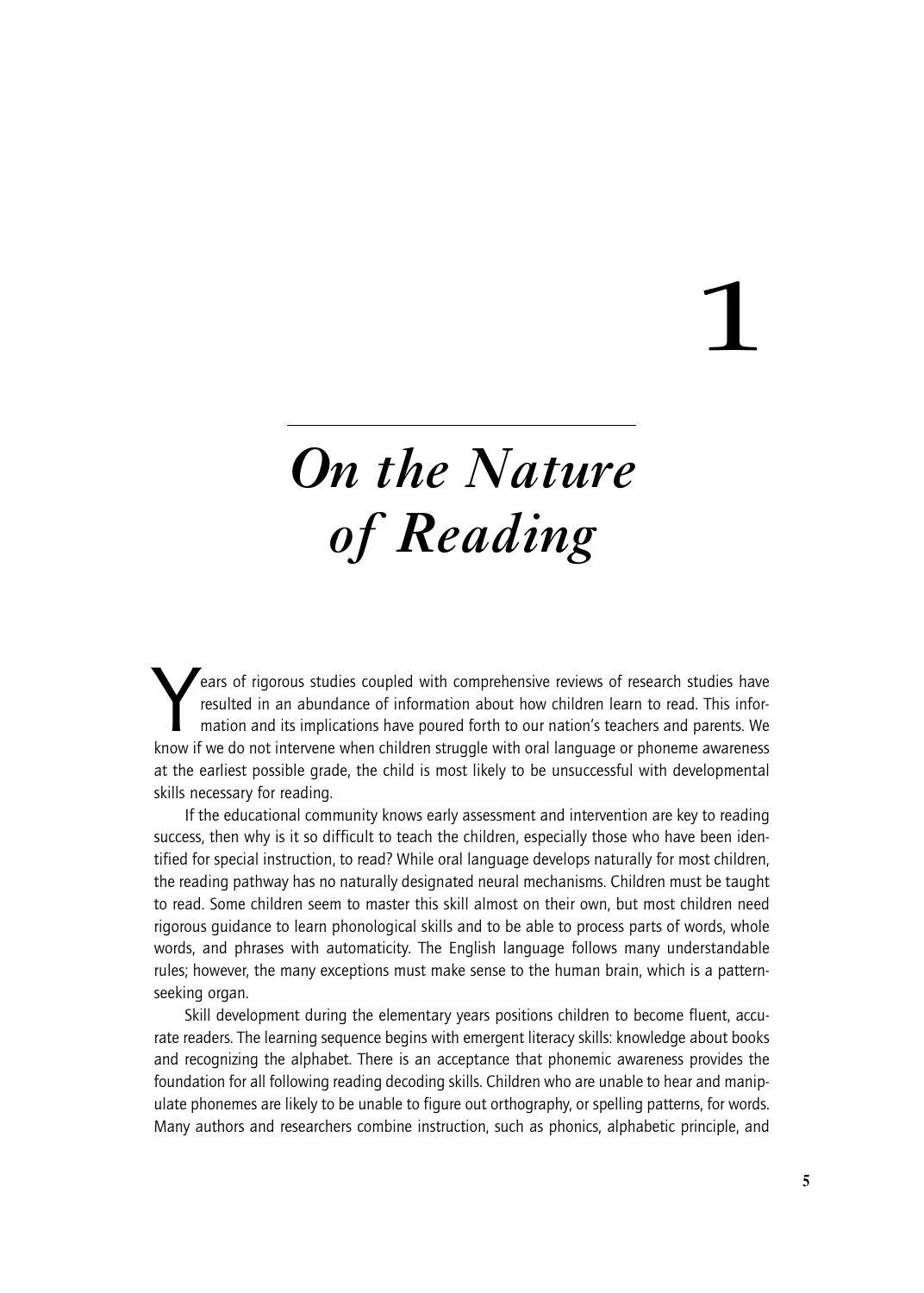word decoding, with sounds and letters under a large category called phonological processing. Vocabulary development, reading comprehension, and fluency are added to the instructional mix. Complex skills and concepts must develop individually and concurrently for each child to become a reader during the primary years.

0350

# **THE IMPORTANCE OF LEARNING TO READ**

Literacy is a relatively recent addition to human culture. Humans have used oral language for perhaps 4 million years, but the ability to represent the sounds of language by written symbols has been around for only 4,000

We live in a society where the development of reading skills serves as the primary foundation for all school-based learning.

to 5,000 years. Until the 20th century, nearly every human on earth was illiterate. However, the expectation in today's society is that 100 percent of the population will be able to read and comprehend. We live in a society where the development of reading skills serves as the primary foundation for all school-based learning. Those who do not read well find their opportunities for academic and

occupational success severely limited. Although the expectation that all children will read and comprehend is understandable, we are a long way from reaching this goal.

According to the National Assessment of Educational Progress (NAEP, 2007), 67 percent of fourth graders in the United States are read-

According to the National Assessment of Educational Progress (NAEP, 2007), 67 percent of fourth graders in the United States are reading at or above the basic level, whereas in 1997, 62 percent of fourth graders achieved that goal.

ing at or above the basic level, whereas in 1997, 62 percent of fourth graders achieved that goal. This increase of 5 percent is significant and may be attributed to the extreme emphasis on the teaching of reading across the nation. However, those who do not rank at a basic reading level cannot read grade level materials. At the fourth grade, it means they cannot read and understand a short paragraph of the type found in a simple children's book (Lyon, 2001). A child who is

not at least a modestly skilled reader by the end of third grade is unlikely to be a skilled reader in high school. In fact, research has shown that we can predict, with reasonable accuracy, students' future academic success by their reading level at the end of third grade (Slavin, 1994). The predictability of reading success or failure continues to be paramount in our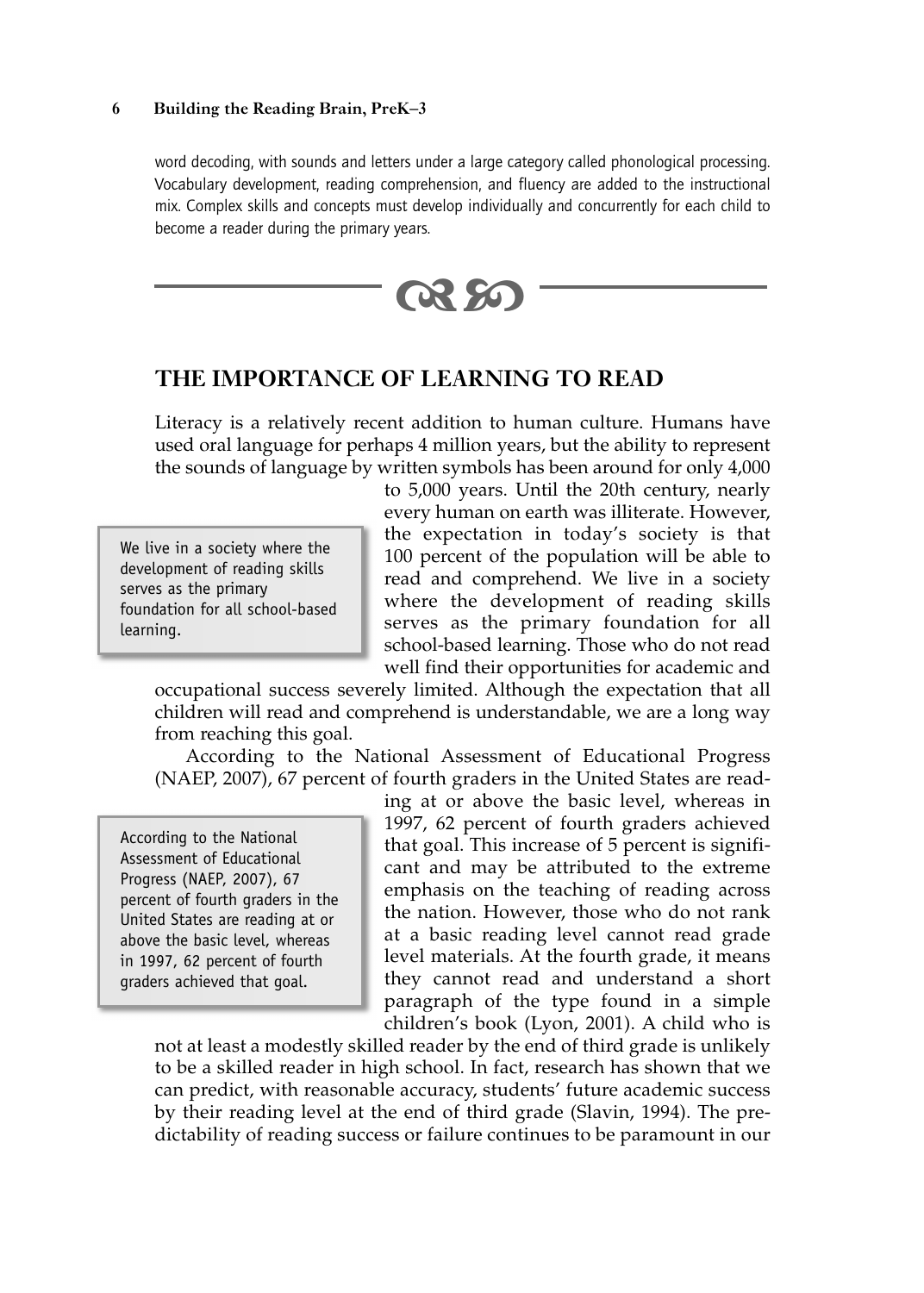determination to learn more about how children become proficient readers.

Lack of skill in reading also has a potent effect in other areas. Surveys of adolescents and young adults with criminal records indicate that at least half have reading difficulties. Some states actually predict their future need for prisons by fourth-grade reading failure rates (Lyon, 2001). Similarly, a high percentage of youth with a history of substance abuse have learning difficulties (National Center on Addiction and Substance Abuse at Columbia University, 2006).

An increasing proportion of children are labeled "learning disabled," with most being identified because of difficulties in learning to read. There are those who believe the special education population in our schools could be reduced significantly by giving more attention to early interventions designed to prevent reading problems (Kotulak, 1997). Although placement in special education programs for students with learning disabilities peaked in 1999 with a nationwide enrollment of 6 percent, there has been a slight downward trend recorded in 2002 of 5.9 percent and in 2003 of 5.8 percent (National Center for Educational Statistics, 2007). In spite of a possible downward trend in enrollment, there have not been significant gains in reading on national tests for fourth or eighth graders who are enrolled in special education programs (NAEP, 2007).

# **WHY LEARNING TO READ IS SO DIFFICULT**

Our biological destiny is speaking, not reading. Speaking is a natural development; reading is an unnatural act. This means that almost every child will master speech just by spending time with people who already speak. Spoken language has become "hardwired" in the brain with structures built specifically for language. There are no naturally designated neural mechanisms for reading, however, so the brain must co-opt structures designed for other purposes. As the eye chases the words in a sentence across the page, the brain must continuously use neural systems designed by nature for entirely different survival tasks, such as looking for food or predators.

Even though reading is an acquired skill and not a natural process, most people do become fluent readers, but not without a lot of work.

Learning to read is a long, gradual process that begins in infancy. Basic competency usually is not reached until middle childhood, well into the elementary school years. MaryAnn Wolf (2007), in her book, *Proust and the Squid: The Story and Science of the Reading Brain*, professes, "Unlike its component parts such as vision and speech, which *are* genetically organized, reading has no direct genetic program passing

"Unlike its component parts such as vision and speech, which *are* genetically organized, reading has no direct genetic program passing it on to future generations" (Wolf, 2007, p. 11)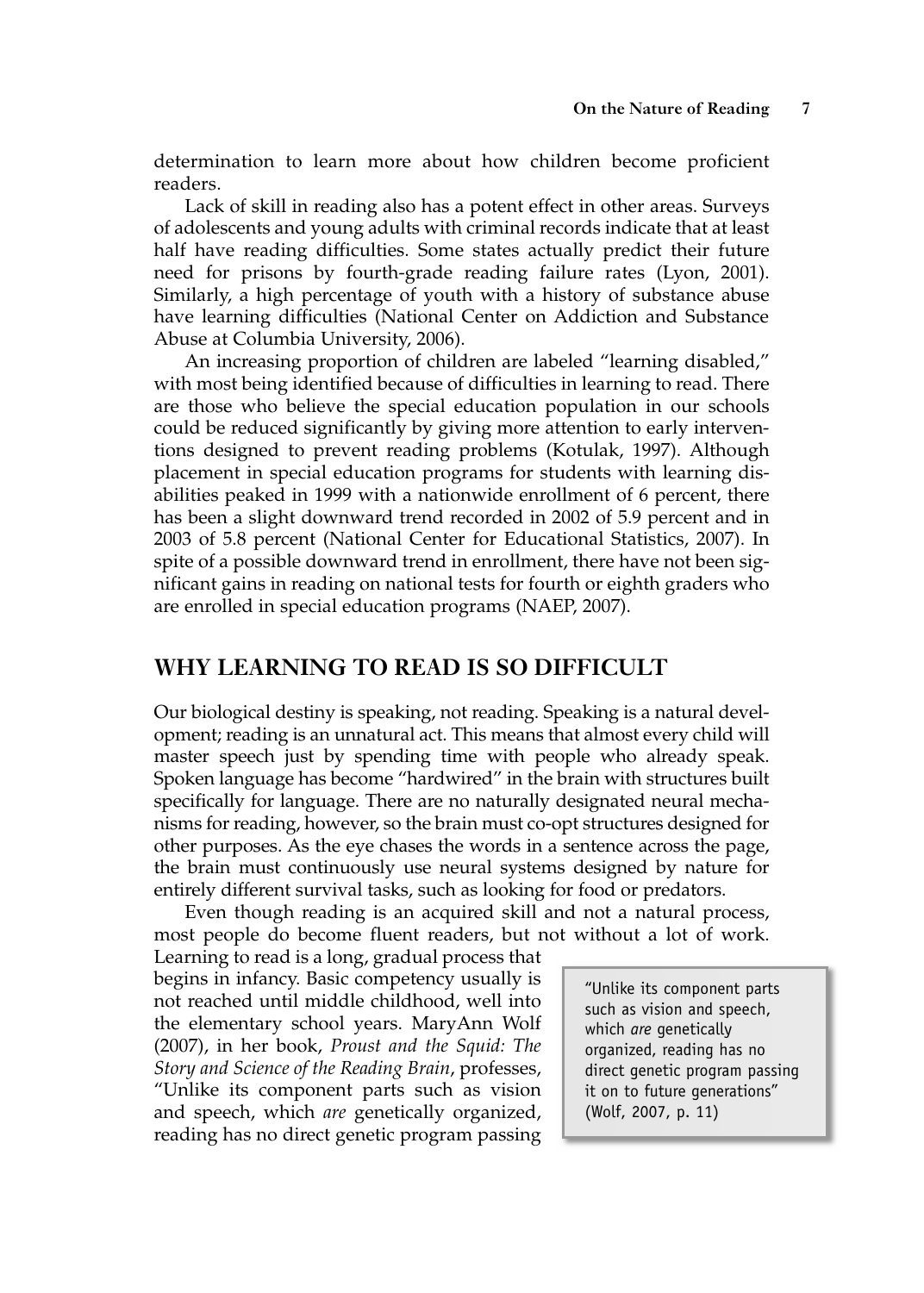it on to future generations" (p. 11). Reading researcher Sally Shaywitz (2003), professor and director of the Yale Center for Learning and Attention, states, "*Speaking is natural, and reading is not.* Herein lies the difficulty. Reading is an acquired act, and invention of man that must be learned at a conscious level. And it is the very naturalness of speaking that makes reading so hard" (pp. 49–50).

Reading in any language poses a challenge, but reading in English is particularly difficult. For example, some language systems, such as the Japanese *katakana*, are based on a system where each syllable is represented by a written symbol. When these symbols are learned, the child can read with relative ease (Snow, Burns, & Griffins, 1998). Spoken English, on the other hand, has approximately 5,000 different possible syllables. Written English uses a system of letters—an alphabet—to make up a spoken syllable. A letter alone does not refer to anything. It must be combined with other letters to represent a meaningful unit or syllable. The child must learn this complex alphabetic system in order to be able to decipher written words.

Reading in English is further complicated by its orthography—the spelling of words.Alphabetical writing systems, like English, have what is described by Louisa Cook Moats (2000) as a *deep orthography*. Spelling units correspond to sounds, which are phonemes and syllables, and also to meaning, which are the morphemes in the language. So English is a morphophonemic system where words are not phonetically predictable from writing to speech.

English orthography is influenced by the spelling patterns of the languages of origin, Anglo-Saxon, Latin, and Greek. Each of the influencing languages had sounds, syllables, and morphemes that were systematically

The alphabet is simply insufficient for English spelling. represented as the base of the language. However, when their influence came together for English, a mixed system resulted. The alphabet is simply insufficient for English spelling. The 26 letters from the Roman alpha-

bet must be used to represent more than 40 phonemes of the English language (Moats, 2000).

In contrast, some languages, such as Spanish, have one sound for each letter. In English, one letter can represent several different sounds, depending on its placement in the word. It is understandably difficult to figure out the sound-symbol relationship when the sound of a particular letter changes in words that have the same root but different suffixes.

The sound of the *g* in the words *college, collegial,* and *colleague* is an example. Another complicating factor in English is the retention of historical spellings such as the *gh* in *ghost*, which is pronounced differently from the *gh* in *neighborhood* and the *ph* in *geography*. Other examples of spelling patterns that make the sound-symbol relationship so difficult to understand come easily to mind. Merely stating that spelling in English is unpredictable is an oversimplification of the reality of the language. Although teaching reading through a systematic phonetic program is essential,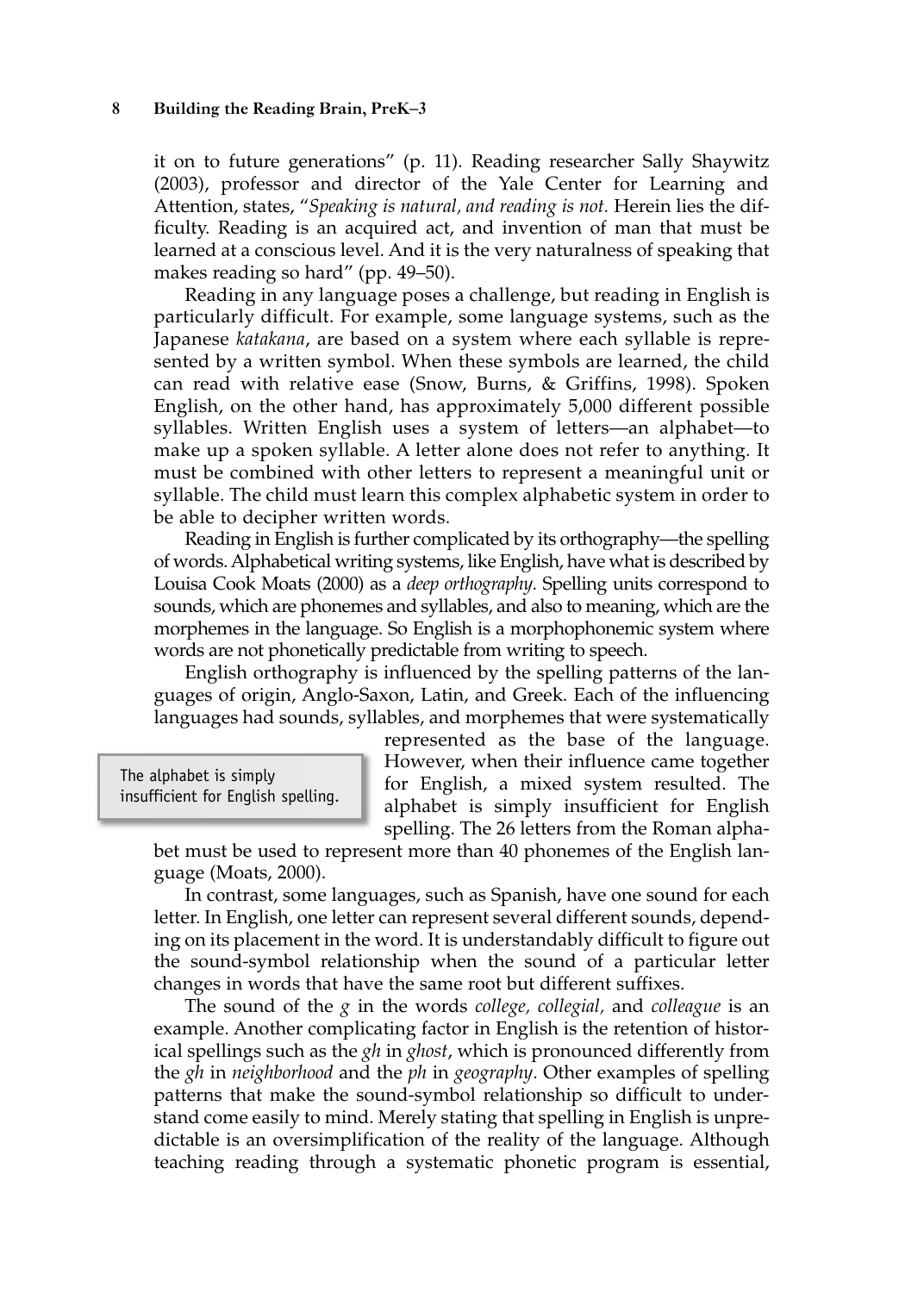many other attributes of teaching reading, such as patterning, frequency of use, emotional impact of words, and oddity of spelling help children to make sense out of a seemingly irregular English language.

#### **Some Learn to Read Easily, Others Don't. Why?**

Most people do not remember more than the sketchiest details of the process they undertook in learning to read. They may remember the alphabet chart strung across the front of the classroom, their basal reader, the teacher writing a story as they dictated, or matching pictures to words on a worksheet. Nevertheless, they probably have no memory of how and when they finally made sense out of the written symbols to the point where they could read fluently and comprehend what they were reading.

What eventually happens to all fluent readers is that the process of decoding becomes automatic. They decode without conscious thought. This

ability to carry out an act unconsciously occurs not only in reading but in many other habits and skills such as driving a car, tying shoelaces, playing the piano, or swinging a golf club. When someone first learns a skill, every aspect is consciously attended to. But over time, and with a great deal of practice, the brain "remembers" how to carry out all the procedures involved in the skill, allowing it to attend consciously to something else. This type of automatic processing is called *unconscious* or *implicit memory*. It comes into play in reading by allowing the reader to concentrate on the meaning of what is being read without having to think about deciphering every word. The downside to this unconscious memory is that knowledge about how this unconscious task is accom-

What eventually happens to all fluent readers is that the process of decoding becomes automatic.

But over time, and with a great deal of practice, the brain "remembers" how to carry out all the procedures involved in the skill, allowing it to attend consciously to something else.

plished becomes very difficult to access. As a result, there has been no clear picture of the processes and procedures involved in learning to read. This lack of clarity about acquiring proficient reading habits partially explains the amount of intense debate over which teaching methods work best.

To become a fluent reader, certain prereading skills need to be mastered, but emergent readers do not all learn these skills in the same way and at the same rate. A small percentage of children appear to learn to read on their own with no formal instruction before they enter kindergarten. Others learn to read fairly quickly once exposed to instruction.

However, too many children struggle throughout their school careers, continuing to read haltingly, and consequently lacking ability to fully comprehend what they are reading. Why this disparity? The answer to this question is complex. However, to begin to understand reading difficulties,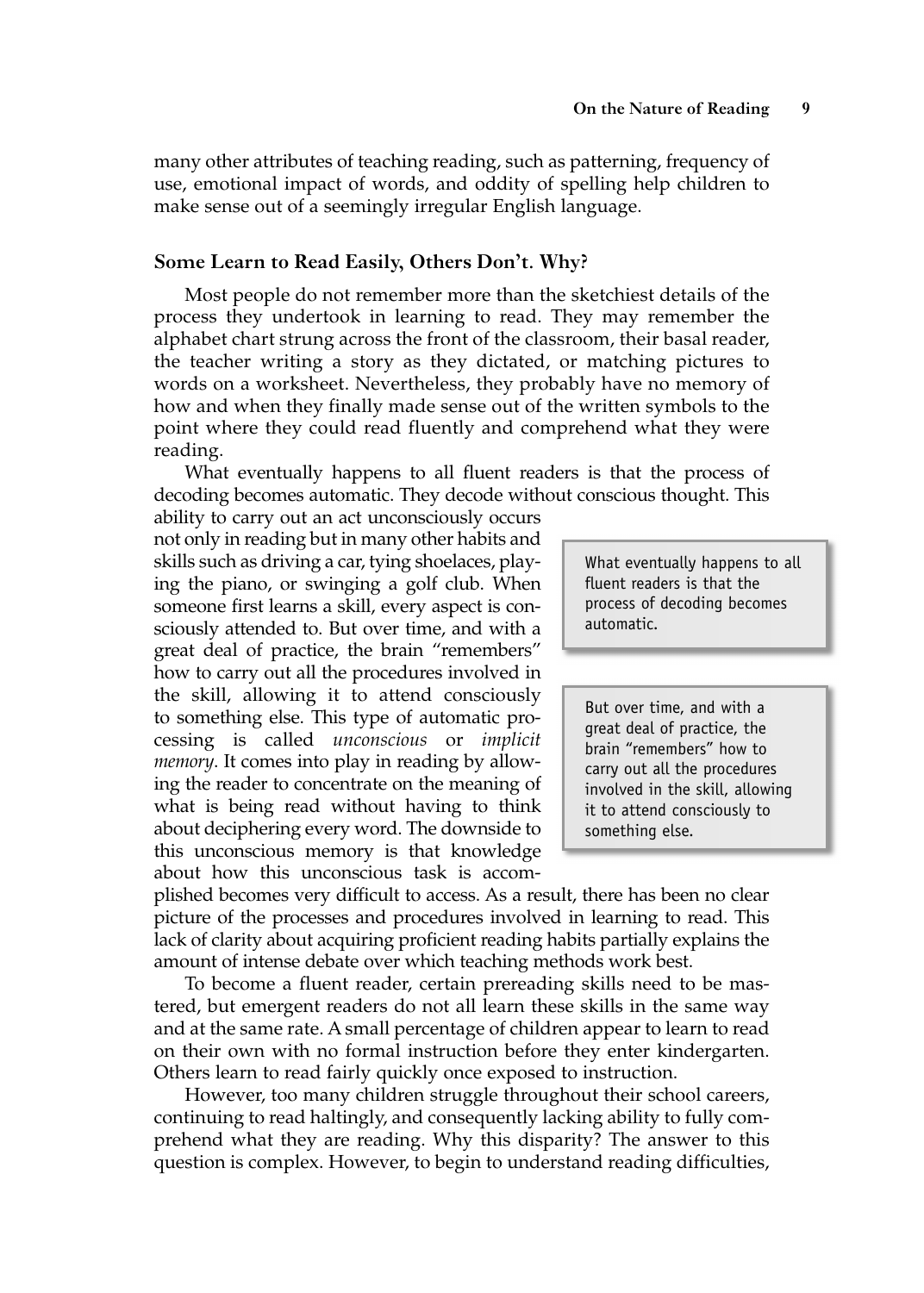two major factors, one biological and the other environmental or instructional, need to be explored.

#### **Some Problems Have a Biological Basis**

Neuroscience and educational research, when blended together, begin to give some rationale for struggling readers who have a biological or neurological difference from regularly progressing readers. We get a better understanding of neuroscience as it is defined as a science focusing on the nervous system. Neuroanatomy is the branch of neuroscience

Neuroanatomy is the branch of neuroscience focused on the *structures* of the system, while the *functions* of the system are the focus of neurophysiology.

focused on the *structures* of the system, while the *functions* of the system are the focus of neurophysiology. Working together and uniquely separate, these two systems of study focus on the human central nervous system (the brain and spinal cord) and the peripheral nervous system (the cranial and spinal nerves to carry information from the brain and spinal cord). Neuroscientists use

brain-imaging techniques, such as the **functional magnetic resonance imaging**, or fMRI, to examine brain activity when a task is processed and **computed tomography**, or CT, to provide detailed images of the anatomy and physiology of the nervous system. Obtaining a tentative picture of the brain components involved in reading gives a dynamic view of structures that have the potential to affect a child's ability to read.

*Dyslexia*, a term coined by some researchers for specific reading disabilities, for example, appears to have a biological basis. While a complete composite of the specific structures involved in this disorder are often difficult to pinpoint, Bernard and Sally Shaywitz and their colleagues (2002) are beginning to make progress in identifying parts of the brain that play a role in this disorder. Specific research on dyslexia as a physiological disorder will be addressed later in this book.

Occasionally, adverse pregnancy or labor events can result in severe learning and/or reading problems for children (Berninger & Richards, 2002). Auditory and/or memory processing difficulties—found in an estimated 20 percent of all children—are additional causes of reading problems (Honig, 2001) and are most likely genetic factors resulting in some reading disabilities (Pennington, 1989; Scarborough, 1989). Hearing or visual impairment, verbal memory problems, and attention deficit hyperactivity disorder (ADHD) are other biological conditions that lead to risk factors for successful reading.

Looking at genetic and biological factors, we might assume that a child's intelligence quotient (IQ) would determine future reading success. This, however, does not appear to be the case. The results of a number of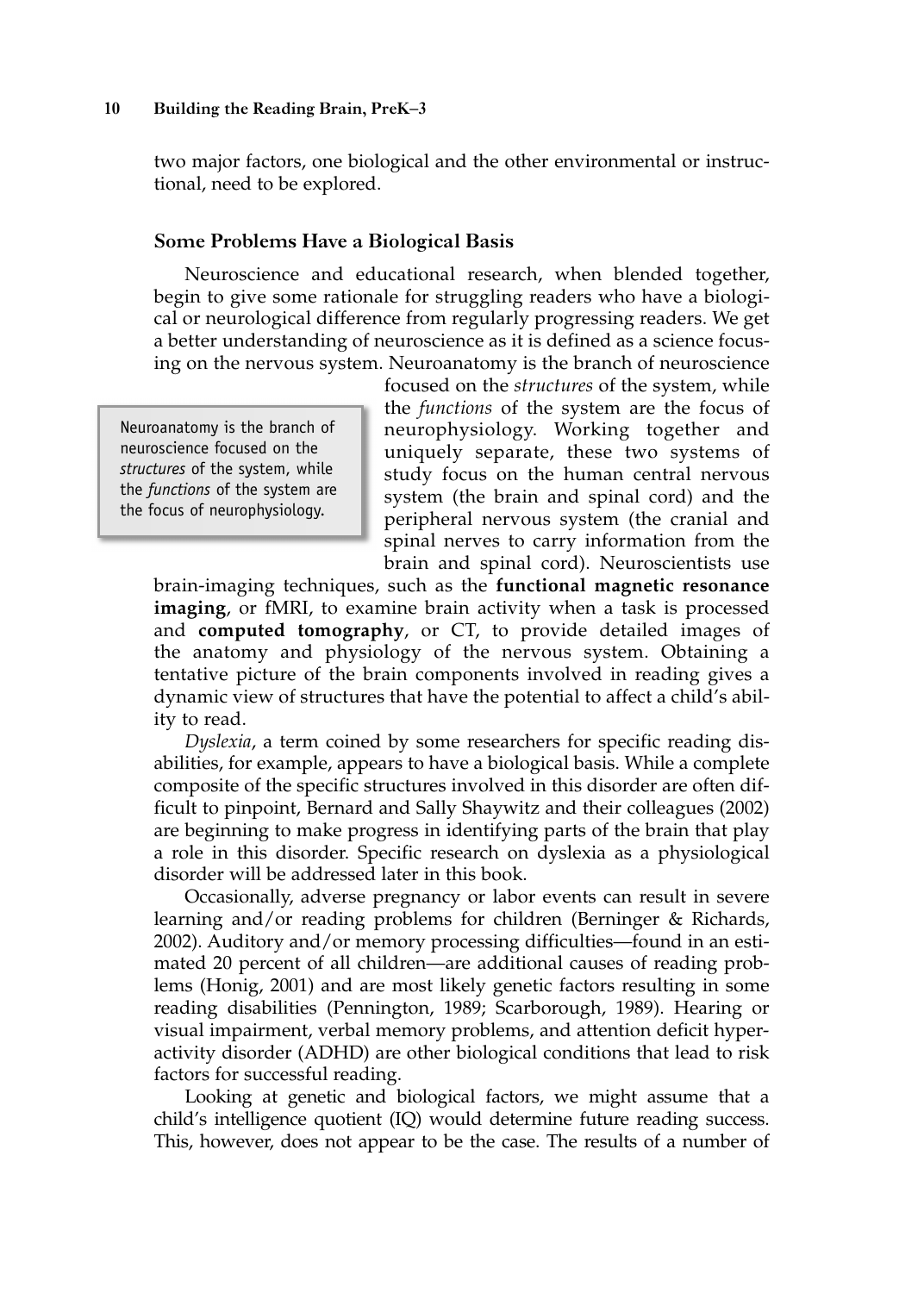empirical studies on the correlation between IQ and reading achievement have shown that IQ is not a strong predictor of reading achievement, unless we are looking at children with severe cognitive deficiencies who usually develop very low, if any, proficiency in reading (Stanovich, Cunningham, & Cramer, 1984). Typically, IQ is more frequently used for entrance into a university than it is to predict school success. Regular educators and special educators alike identify children who test or respond at average or above intelligence ranges and also have difficulties with reading.

Care needs to be taken when attributing reading problems purely to biological factors. Discovering a child has a brain system that is not

responding to instruction says little about the possibility for remediation. Young children's brains are remarkably plastic or open to change. The brain with its extraordinary ability to take in information and orchestrate complex behavioral responses is termed the "ultimate organ for adaptation" by the National Research Council, Institute of

Discovering a child has a brain system that is not responding to instruction says little about the possibility for remediation.

Medicine (2002). So researchers and educators alike realize the human brain's potential for remediation, and we are aware of biological factors that can be at the root of reading difficulties. However, the impressionable human brain can also be altered by the environment, in this case by the reader's experiences. The second set of factors influencing whether a child becomes a fluent reader leads to a discussion of environmental factors.

#### **Other Problems Stem From Environmental Factors**

Unfortunately, many children are capable of learning to read but do not make adequate progress because of their life's circumstances. Three major categories of circumstances influence whether children with no apparent biological deficits will reach their reading potential.

#### *Instructional Factors*

As a result of a massive effort, research-based guidelines and content standards for reading and language arts now identify specific information, concepts, and skills for children to master at each grade level. Reading First, now an initiative mature with age, is the portion of the federal government's No Child Left Behind Act that identifies five components for effective reading: phonemic awareness, phonics, reading fluency, vocabulary development, and reading comprehension. Alan Farstrup (2006), executive director of the International Reading Association, states, "Already, many students are benefiting from the additional professional development and resources made available to teachers through programs like Reading First. Recruitment of strong teacher candidates, excellent teacher preparation,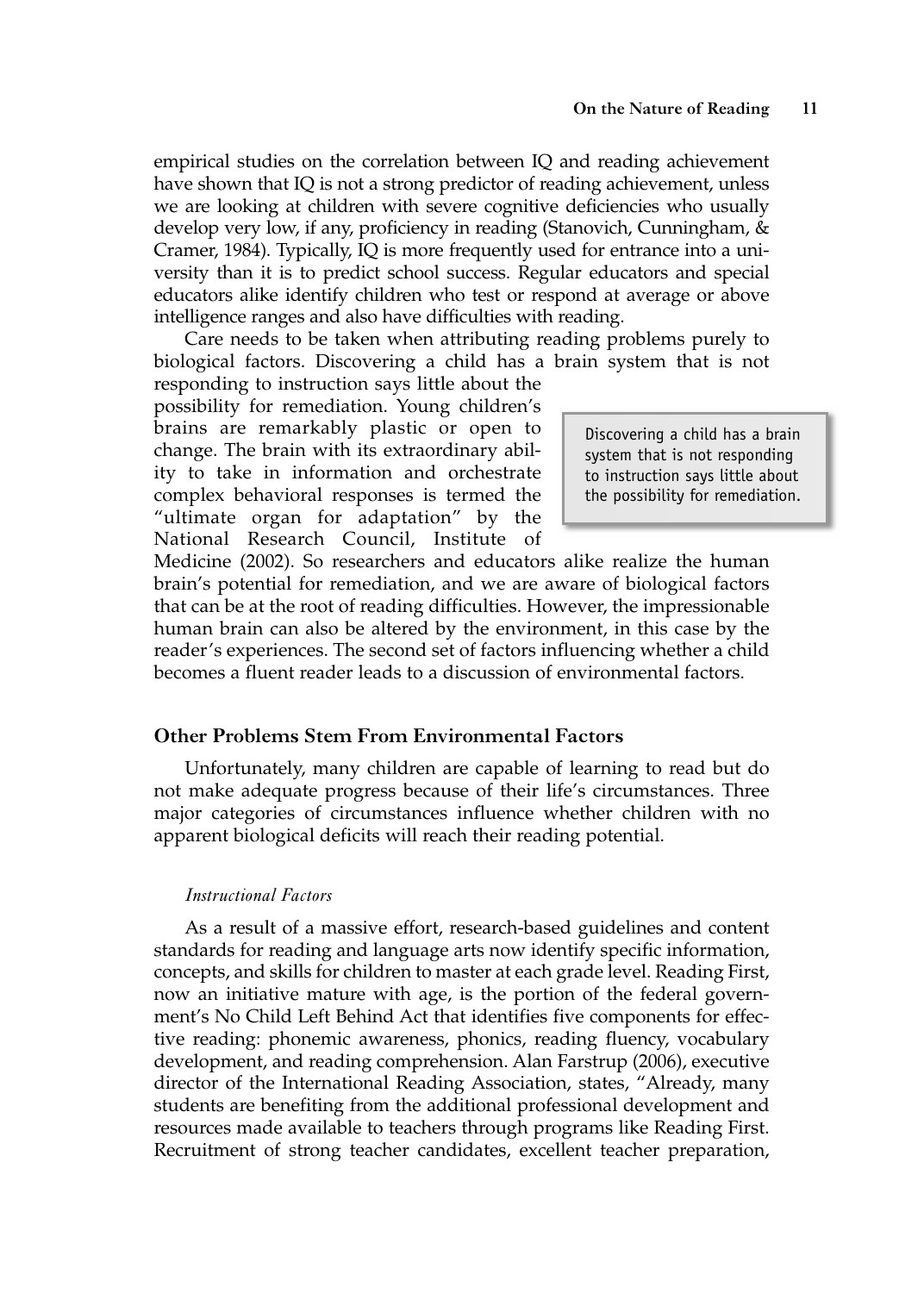and ongoing access to new research in support of best instructional practices are central elements in preparing students." In a previous strong state-

"Instruction is the most important variable in achieving reading success" (Farstrup, 2000).

ment for the success of the nation's students, he applauds the alignment publishers have with reports, research, and recommendations. Additionally, he asserts that "teachers have heeded the call for reading reform and are teaching these components with vigor and sequence! Previous convictions about publish-

ers not being informed of research or teachers following a potpourri of educational practices are no longer valid. Instruction is the most important variable in achieving reading success" (Farstrup, 2000).

So if it is not a lack of research-based, solid instruction, what is the cause for reading failure related to instructional factors? Studies have documented that the first-grade reader who makes poor reading progress continues to be a poor reader (Francis, Shaywitz, Stuebing, Shaywitz, & Fletcher, 1996; Torgesen & Burgess, 1998). Now, with appropriate instruction occurring in most public school classrooms, how can children continue to fail to become proficient readers? The response, quite simply, is that a lack of adequate instruction continues to be an environmental circumstance when children do not attend school consistently, change schools often, or are absent due to frequent illness.

#### *Socioeconomic, Ethnic, and Second-Language Factors*

Children of all social, ethnic, and economic groups experience reading problems. However, failure to read well, documented by national reading tests, is more common among nonwhite children, children who qualify for federal lunch programs, and nonnative speakers of English (NAEP, 2007). The reasons are complex. For example, Spanish-speaking students, who make up the largest group of limited-English-proficient (LEP) students in the United States, are particularly at risk. One obvious reason is the language difference itself, as evidenced by teachers who observe that when these students are taught to read in Spanish, many achieve excellent reading capabilities. However, this is not the only explanation. Children in good bilingual programs may still fall behind their English-speaking peers (Slavin & Madden, 1994). A thought worthy of study may be the confusion resulting from the English language as it is spoken at school and the language models children hear from the home environment when parents also attempt to learn English as a second language.

Low socioeconomic status (SES) also appears to play a role in reading achievement, although there is no consensus as to why. One possible explanation is that children with low SES tend to go to schools where there are fewer higher-achieving students and fewer educational opportunities. Another is that, unlike parents in middle-income homes, many low-SES parents provide fewer opportunities for informal literacy learning, a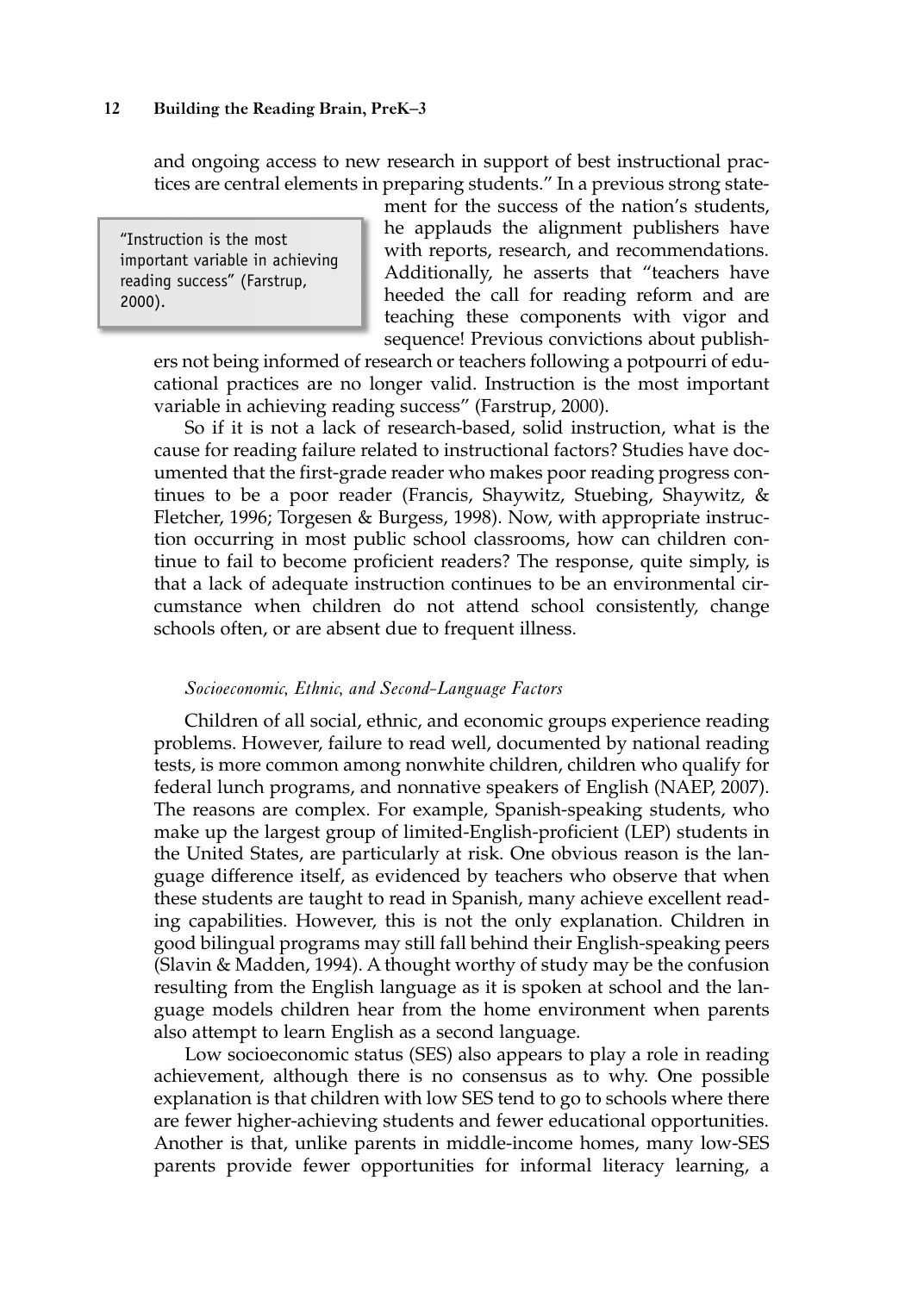language-intense home environment, defined as visits to the library, joint book reading, play with print, independent reading, and frequent conversations with direct involvement with youth (Baker, Serpell,  $\&$ Sonnenschein, 1995; Hart & Risley, 2003).

#### *Early Language Development*

As we shall see in Chapter 3, there is a close relationship between reading and language. In some children, inability to achieve reading proficiency seems to be attributable to a lack of exposure to language patterns

and literacy-based interactions and materials during their early years (National Institute of Child Health and Human Development, 2000). Recent public concern focuses on television watching and impact on a young child's opportunity to experience language with real people. The American Academy of Pediatrics (AAP) recommends young children, under the

Recent public concern focuses on television watching and impact on a young child's opportunity to experience language with real people.

age of two, have no television screen time and limits viewing of older preschool children to one to two hours a day of programs selected for their quality (Nemours Foundation, 2007). Current findings furthermore suggest that electronic sources can be excellent sources of education and entertainment for kids but caution that too much can have unhealthy side effects. Could it be that if children are not interacting with other people they are not experimenting with words and ideas?

As with the development of all human abilities, genetic and biological factors cannot be dismissed or minimized in considering the ability to become a competent reader. However, whether a child becomes that reader is also dependent on the environment in which the child is raised. As author Ronald Kotulak (1997) so beautifully puts it, the genes are the building blocks of human development, but the environment is the on-the-job foreman.

### **THE BASICS OF READING**

If teachers are asked to list all the skills a child needs to read, they might do so with some difficulty. As mentioned earlier, for nearly all adults, the act

of reading has become an unconscious activity, its processes stored in a type of memory called *implicit* or *unconscious* memory. In the beginning, every step was a conscious process that had to be learned. Eventually, with a great deal of practice, reading gradually becomes a seamless, automatic activity carried out by the child's brain without conscious awareness.

For nearly all adults, the act of reading has become an unconscious activity, its processes stored in a type of memory called *implicit* or *unconscious* memory.

As with any task that has reached the point of being cognitively automatic, the act of reading is difficult to explain (and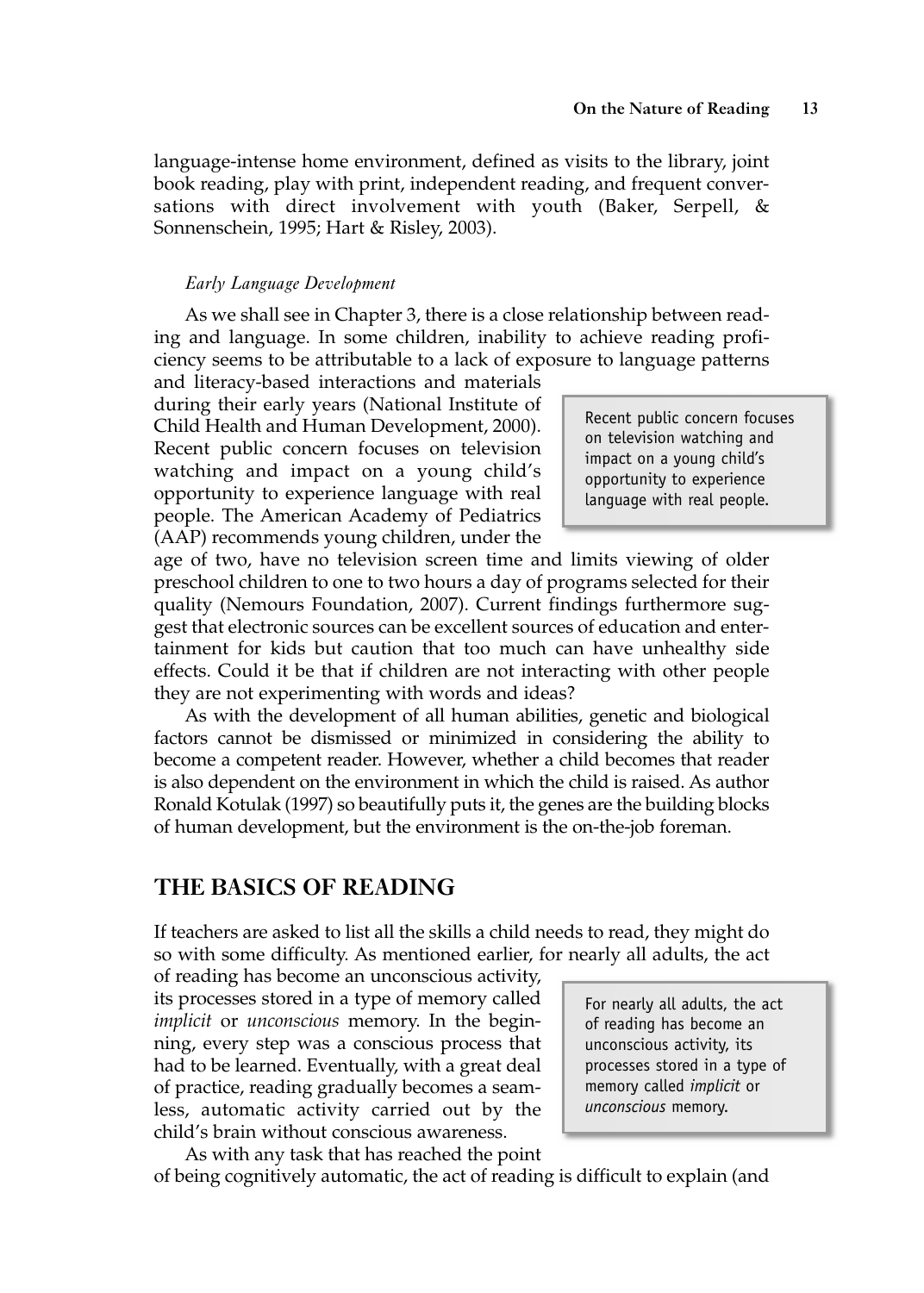equally difficult to teach) unless we break it down into its component parts. Many studies have focused on the act of reading, attempting to define each skill in the complex task of becoming a fluent reader who comprehends the meaning of print. The task is nearly impossible, as even before children learn to read in the conventional sense, most have developed complex neural networks of acquired information, word knowledge, skills, an oral language system, and the conceptual framework for projected reading success. A child's background for reading is inseparable from, but highly integrated with, skills training provided in a formal school system.

#### **Emergent Literacy Skills**

Some children on entering school and beginning formal reading instruction are more successful than other children. What are the prerequisite skills that make the difference? Although—as was mentioned earlier—biological factors are sometimes involved, many times the reason for differences can be traced to the amount of exposure to language children experience in the early years before they begin formal schooling.

The National Research Council coupled with other state agencies published a plethora of national reports emphasizing the importance of learning in the preschool years. High-quality preschool programs to prepare children to enter kindergarten ready to learn are unequivocally important, argue Head Start and Early Head Start proponents (McCardle & Chhabra, 2004). The National Reading Panel (Snow et al., 1998) states that reading is typically acquired relatively predictably by children who have normal or above-average language skills and have had experiences in early childhood that foster motivation and provide exposure to literacy in use.

Emergent literacy skills (sometimes called early childhood readiness skills or prereading skills) are terms used by researchers and educators to describe the skills acquired in early childhood that prepare future readers to gain the greatest benefit from formal reading instruction. These skills (e.g., knowledge about books, understanding how print works, being interested in reading and writing, playing with sounds and words, recognizing the alphabet, identifying common words from the environment) seem commonplace but appear to be highly predictable for reading ability. We realize, however, they are critical to reading. If ignored, they could put at risk a child who is tackling the difficult job of decoding print.

As we learn in Chapter 3, another milestone in language development is

Another milestone in language development is achieved when a young child begins to talk about what is being thought, including events and objects that are not visibly present.

achieved when a young child begins to talk about what is being thought, including events and objects that are not visibly present. This language skill is termed **decontextualized text**. It is apparent as children increase the quantity of words they know and use in speaking. Additionally, as discussed in Pence and Justice (2008), the quality and depth of words they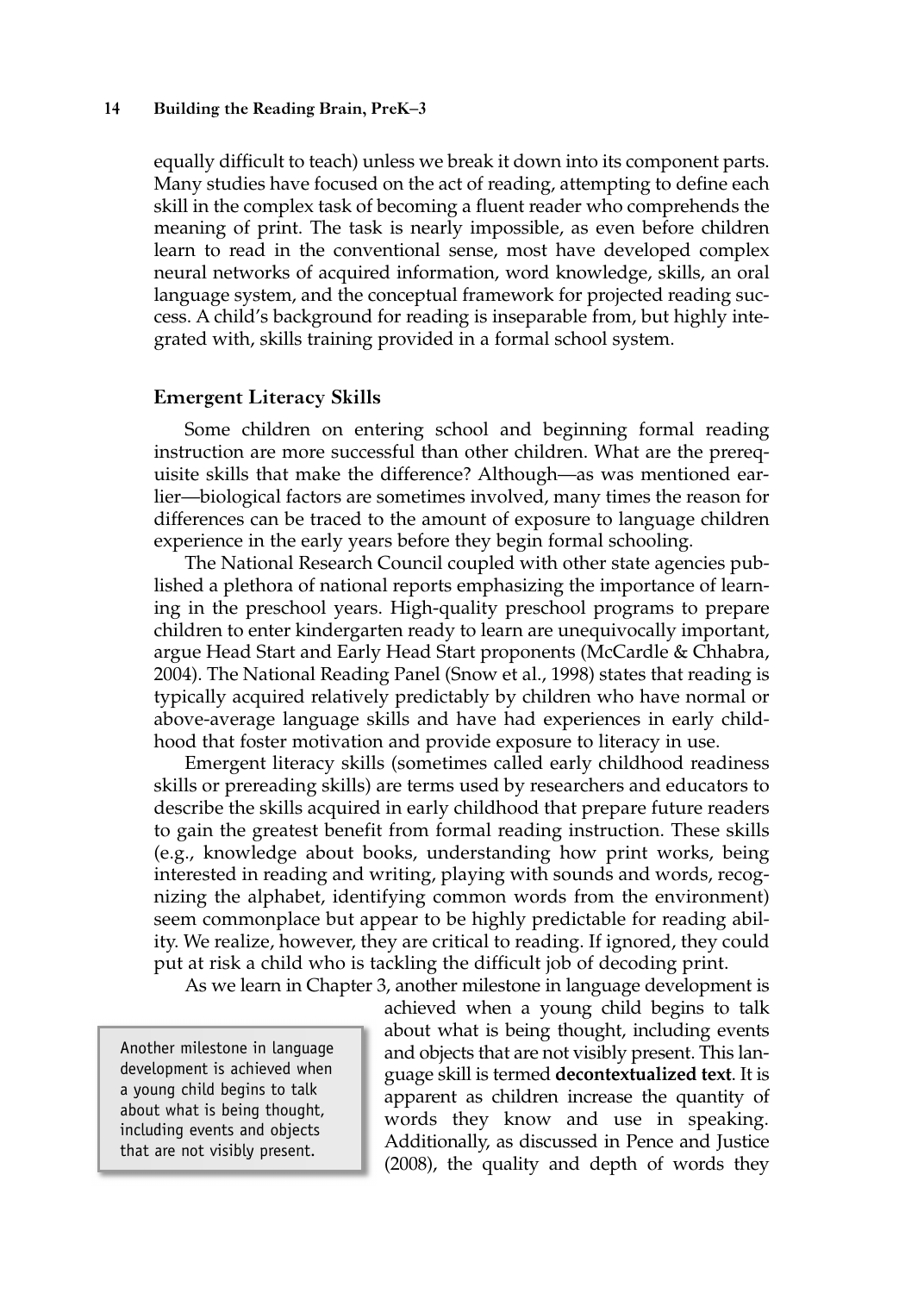select to use when talking increases. These authors add another level of complexity for emergent literacy, **metalinguistic skills**, as children are observed to view language as worthy of their attention. Through planned and researched study, we learn that children who are able to focus their attention on reading and writing activities during the preschool years later achieve success in related school tasks (Justice & Ezell, 2004).

#### **Reading Skills**

Skill development for reading during the elementary years positions children to become fluent, accurate readers with keen dependency on the experiences they have during the preschool years. Educational use of terms to define the decoding process may appear to be confusing: *phonemic awareness*, *phonemes*, *phonics*, *phonological processing*, and *phonology*. There is a growing consensus that phonemic awareness provides the foundation for all reading decoding skills that follow. Children who are unable to hear and manipulate phonemes are also likely to be unable to figure out orthography, spelling patterns, for words. Many authors and researchers combine instruction, such as phonics, alphabetic principle, and word decoding, with sounds and letters under a large category called phonological processing. When vocabulary development, reading comprehension, and fluency are added to the instructional mix, we are aware of the complex reading system that must develop individually and concurrently for each child to become a proficient reader during the primary years.

#### **Reading, Writing, and Literacy**

The title of this book indicates that our primary concern is to understand how the brain of a child masters the processes of decoding print and eventually reads with fluency and comprehension. Chapter by chapter, we will continue scrutinizing aspects of learning to read with a focus on brainrelated development. Most important, we consider how parents and teachers assist and support the learner with activities and information sensitive to and effective for the human brain to organize for reading. Notice, however, that learning to read without stumbling, while essential, is not sufficient. Literacy takes a variety of forms, from reading a listing in a phone book to researching and writing a dissertation.

Regardless of the difference in cognitive requirements of these activities, they all require the reader to move beyond decoding to understanding and often require being able to express that understanding in written form. Literacy is much broader than just being able to decode print. It involves writing, spelling, and other creative and analytical acts, such as speaking and listening. While it is not our primary emphasis, throughout this book we additionally address some of these broader literacy skills and examine what happens in the human brain to create a system capable of listening, speaking, reading, writing, and ultimately able to learn and remember.